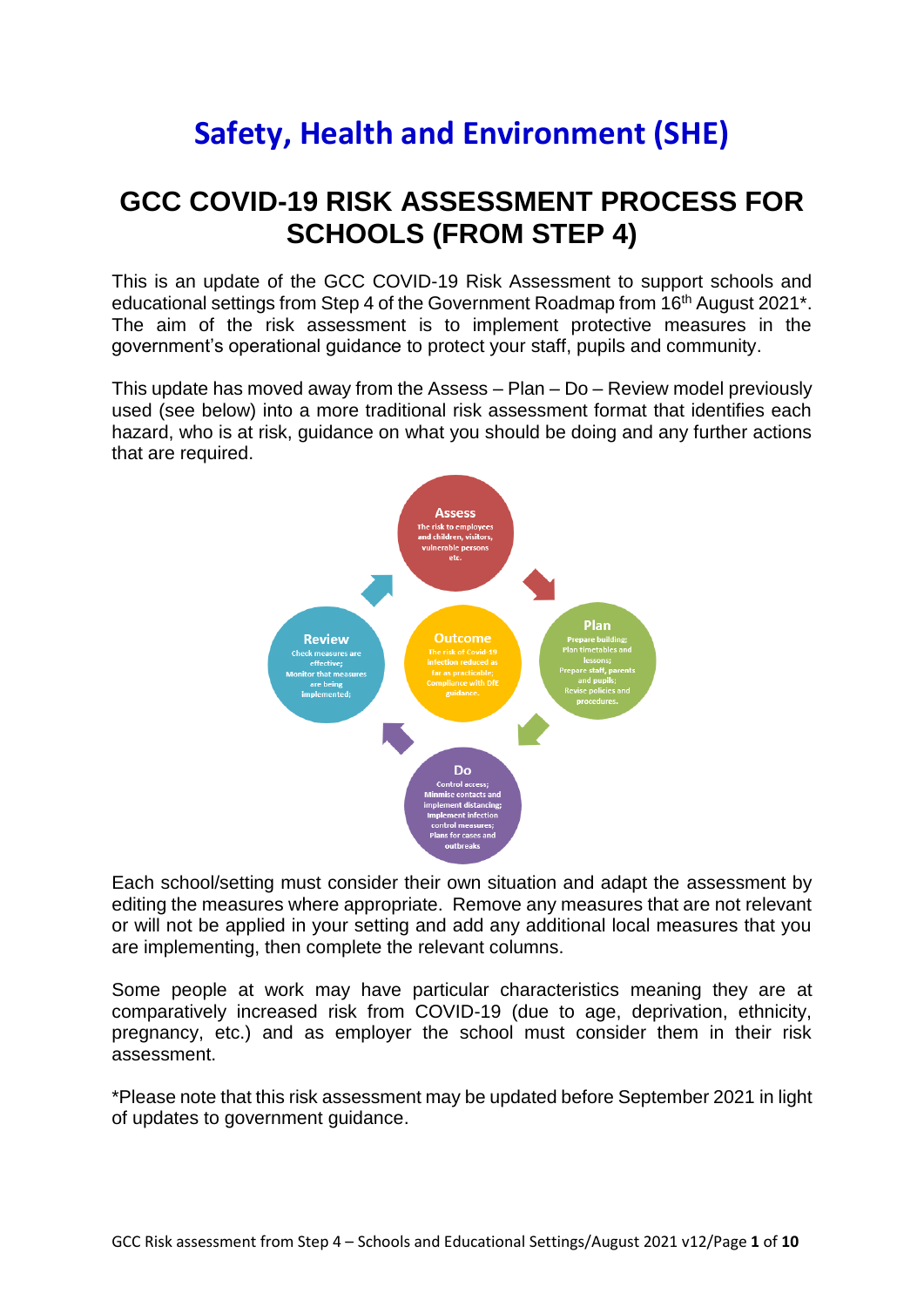|                                                                    |                                                                                                                         | <b>Risk Assessment for Southrop C of E Primary</b>                                                                                                                                                                                                                                                                                                                                                                                                                                                                                                                                                                                                                                                                                                                                                                                                                                                                                                                                                                                                                                                                                                                                                                         |                                                |                                                                                                                                                                                                                                                                                                                                                                 |                           |                              |                                               |
|--------------------------------------------------------------------|-------------------------------------------------------------------------------------------------------------------------|----------------------------------------------------------------------------------------------------------------------------------------------------------------------------------------------------------------------------------------------------------------------------------------------------------------------------------------------------------------------------------------------------------------------------------------------------------------------------------------------------------------------------------------------------------------------------------------------------------------------------------------------------------------------------------------------------------------------------------------------------------------------------------------------------------------------------------------------------------------------------------------------------------------------------------------------------------------------------------------------------------------------------------------------------------------------------------------------------------------------------------------------------------------------------------------------------------------------------|------------------------------------------------|-----------------------------------------------------------------------------------------------------------------------------------------------------------------------------------------------------------------------------------------------------------------------------------------------------------------------------------------------------------------|---------------------------|------------------------------|-----------------------------------------------|
| <b>Hazards</b>                                                     | Who is at<br>risk?                                                                                                      | What are you already doing?                                                                                                                                                                                                                                                                                                                                                                                                                                                                                                                                                                                                                                                                                                                                                                                                                                                                                                                                                                                                                                                                                                                                                                                                | Is.<br>enough<br>to<br>manage<br>the<br>risks? | <b>What further action</b><br>is necessary?                                                                                                                                                                                                                                                                                                                     | <b>Action by</b><br>whom? | <b>Action</b><br>by<br>when? | Done                                          |
| <b>Person</b><br>showing<br>symptoms or<br>positive test<br>result | Employees<br>Pupils<br>Young<br>People<br><b>Families</b><br>Contractors<br><b>Visitors</b><br>Members of<br>the public | Refer to GCC COVID Response Checklist and<br>public health advice on testing, self-isolation<br>and managing confirmed cases of COVID-19.<br>Saved in COVID-19 21 22<br>Regular communications that persons are not<br>$\bullet$<br>to come into school if they have symptoms,<br>have had a positive test result or other reasons<br>requiring them to stay at home due to the risk<br>of them passing on COVID-19 (e.g. they are<br>required to quarantine). Add to fortnightly<br>newsletters and staff meetings<br>If anyone in your school develops COVID-19<br>symptoms they will be sent home.<br>An unwell child awaiting collection will be<br>isolated in a suitable room with or without adult<br>supervision (depending on age and needs of<br>the child).<br>Staff caring for a child awaiting collection to<br>keep a distance of 2 metres.<br>PPE to be worn by staff caring for the child,<br>including:<br>a face mask worn if a distance of 2<br>metres cannot be maintained.<br>if contact is necessary, then gloves, an<br>apron and a face mask should be worn<br>eye protection where there is a risk of<br>$\circ$<br>fluids entering the eye, for example,<br>from coughing, spitting or vomiting. |                                                | Increase the use of<br>home testing by<br>staff (primaries)<br>Consider<br>reintroducing face<br>coverings and<br>bubbles temporarily<br>Attendance<br>restriction will only<br>be recommended<br>by the government<br>as a last resort.<br><b>Prepare school</b><br>outbreak<br>management plan.<br><b>Ensure kit is still</b><br>available for the<br>library | <b>MD</b>                 | Sept<br>21                   | Reminder<br>done.<br>Reporting<br>continuinng |

## **COVID-19 Risk Assessment for Schools & Educational Settings**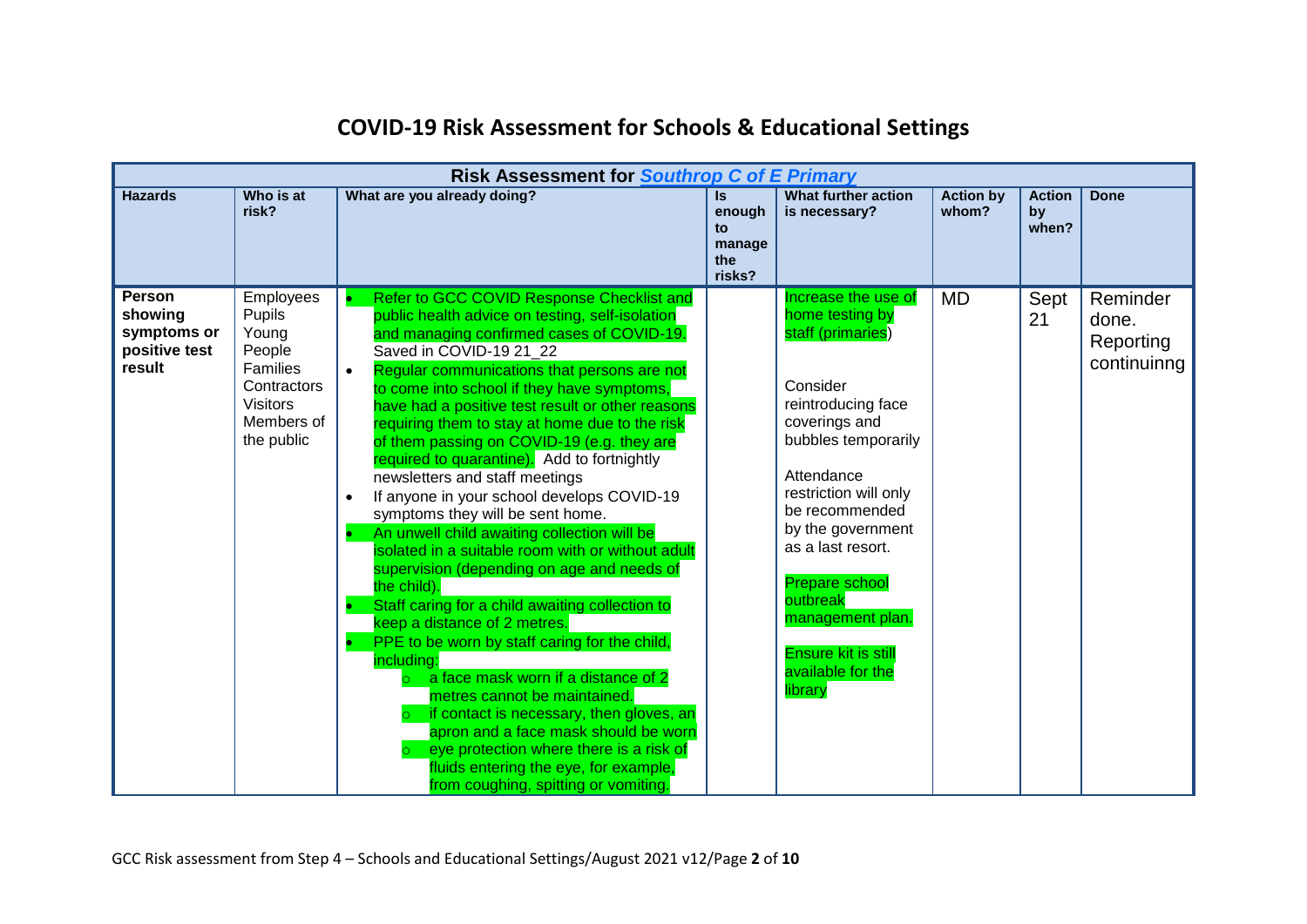| Poor<br><b>Personal</b><br><b>Hygiene</b> | <b>Employees</b><br>Pupils<br>Young<br>People<br>Families<br>Contractors<br><b>Visitors</b><br>Members of<br>the public | Staff to wash their hands after caring for a child<br>with symptoms.<br>All areas where a person with symptoms has<br>been to be cleaned after they have left.<br>$\bullet$<br>Follow threshold guidance in school outbreak<br>management plan for reporting and managing<br>an outbreak. Need to develop outbreak<br>management plan<br>School has sufficient supplies of PPE, face<br>coverings, cleaning materials and hand<br>washing/sanitising liquids.<br>Update staff, pupils, stakeholders and visitors<br>on changes in practice - covid safe measures.<br>If a parent/carer insists on a pupil attending<br>$\bullet$<br>your school with symptoms, Headteacher may<br>refuse the pupil if, in their reasonable<br>judgement, it is necessary to protect other<br>pupils and staff from possible infection with<br>COVID-19.<br>COVID-19 posters/ signage displayed.<br>Frequent and thorough hand cleaning is<br>regular practice.<br>Pupils and staff to clean their hands when they<br>arrive at school, when they return from breaks,<br>when they change rooms and before and after<br>eating.<br>Sufficient handwashing facilities are available.<br>Where there is no sink, hand sanitiser provided<br>in classrooms.<br>Skin friendly skin cleaning wipes used as an | Put in place<br>monitoring and<br>supervision to make<br>sure people are<br>following any<br>controls you have in<br>place, including<br>enhanced cleaning. | <b>MD</b> | Sept<br>21 | Done |
|-------------------------------------------|-------------------------------------------------------------------------------------------------------------------------|-----------------------------------------------------------------------------------------------------------------------------------------------------------------------------------------------------------------------------------------------------------------------------------------------------------------------------------------------------------------------------------------------------------------------------------------------------------------------------------------------------------------------------------------------------------------------------------------------------------------------------------------------------------------------------------------------------------------------------------------------------------------------------------------------------------------------------------------------------------------------------------------------------------------------------------------------------------------------------------------------------------------------------------------------------------------------------------------------------------------------------------------------------------------------------------------------------------------------------------------------------------------------------------------|-------------------------------------------------------------------------------------------------------------------------------------------------------------|-----------|------------|------|
|                                           |                                                                                                                         | alternative to hand washing or sanitiser.<br>Staff help is available for pupils who have<br>trouble cleaning their hands independently<br>(e.g. small children and pupils with complex<br>needs).<br>Use resources such as "e-bug" to teach                                                                                                                                                                                                                                                                                                                                                                                                                                                                                                                                                                                                                                                                                                                                                                                                                                                                                                                                                                                                                                             | <b>Need to add</b><br>tissue bins and                                                                                                                       |           |            |      |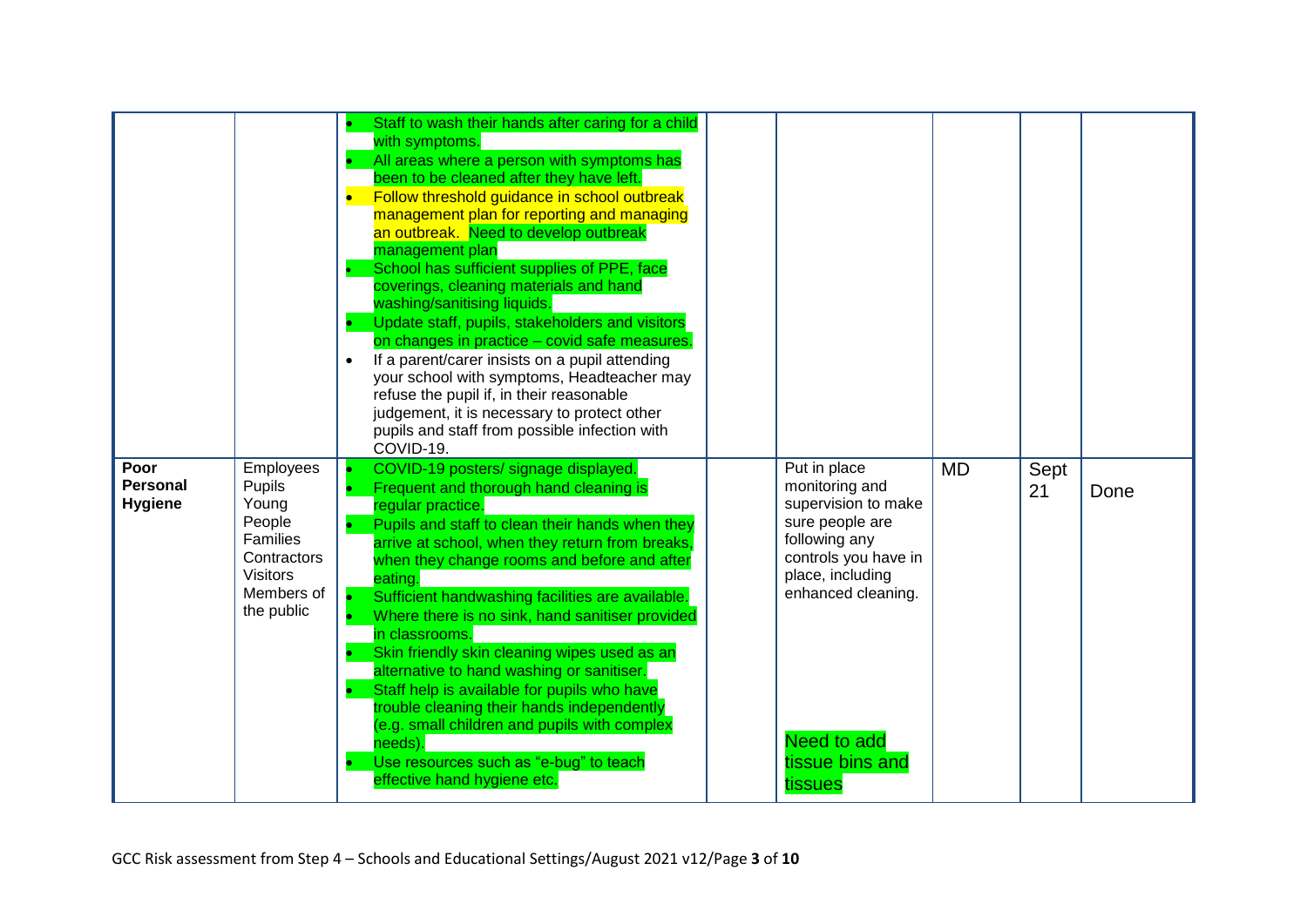|                                                                                                       |                                                                                                                  | Adults and pupils are encouraged not to touch<br>their mouth, eyes and nose.<br>Adults and pupils encouraged to use a tissue<br>to cough or sneeze and use bins for tissue<br>waste ('catch it, bin it, kill it').<br>Tissues to be provided.<br>Bins for tissues provided and are emptied<br>$\bullet$<br>throughout the day.                                                                                                                                                                                                                                                                                                                                                                                                                                                                                                                                                                                                                                                                                                                                                                                                                                               |                                                                                                                                                                                                                                                                                                                                                                                                                                                                     |                                                                                                                 |            | <b>DOne</b> |
|-------------------------------------------------------------------------------------------------------|------------------------------------------------------------------------------------------------------------------|------------------------------------------------------------------------------------------------------------------------------------------------------------------------------------------------------------------------------------------------------------------------------------------------------------------------------------------------------------------------------------------------------------------------------------------------------------------------------------------------------------------------------------------------------------------------------------------------------------------------------------------------------------------------------------------------------------------------------------------------------------------------------------------------------------------------------------------------------------------------------------------------------------------------------------------------------------------------------------------------------------------------------------------------------------------------------------------------------------------------------------------------------------------------------|---------------------------------------------------------------------------------------------------------------------------------------------------------------------------------------------------------------------------------------------------------------------------------------------------------------------------------------------------------------------------------------------------------------------------------------------------------------------|-----------------------------------------------------------------------------------------------------------------|------------|-------------|
| <b>Spreading</b><br>coronavirus<br>from contact<br>with surfaces.<br>equipment<br>and<br>workstations | Employees<br>Pupils<br>Young<br>People<br>Families<br>Contractors<br><b>Visitors</b><br>Members of<br>the public | Reduced clutter and removing difficult to clean<br>items to make cleaning easier.<br>Cleaning using standard cleaning products<br>such as detergents and bleach, paying<br>attention to all surfaces but especially ones<br>that are touched frequently, such as door<br>handles, light switches, work surfaces, remote<br>controls and electronic devices.<br>Surfaces that are frequently touched and by<br>many people in common areas to be cleaned<br>twice a day.<br>Avoid sharing work equipment by allocating it<br>on a personal basis or put cleaning regimes in<br>place to clean between each user.<br>Identify where you can reduce people touching<br>surfaces, for example by leaving doors open<br>(except fire doors), or providing contactless<br>payment.<br>Keep surfaces clear to make it easier to clean<br>and reduce the likelihood of contaminating<br>objects.<br>Provide more bins and empty them more often.<br>Toilets and communal areas to be cleaned<br>regularly.<br>Sanitising spray and paper towels to be<br>provided in classrooms for use by members of<br>staff.<br>Thorough cleaning of rooms at the end of the<br>$\bullet$<br>day. | Put in place<br>monitoring and<br>supervision to make<br>sure people are<br>following controls,<br>for example by<br>implementing<br>cleaning regimes.<br>Provide information<br>telling people who<br>should clean<br>something and<br>when.<br>Provide instruction<br>and training to<br>people who need to<br>clean.<br>Include information<br>on the products<br>they need to use,<br>precautions they<br>need to follow and<br>the areas they need<br>to clean | <b>MD</b><br><b>Ensure</b><br>cleaning<br>tables at<br>lunch<br><b>HD</b><br>continuing<br>cleaning<br>at lunch | Sept<br>21 |             |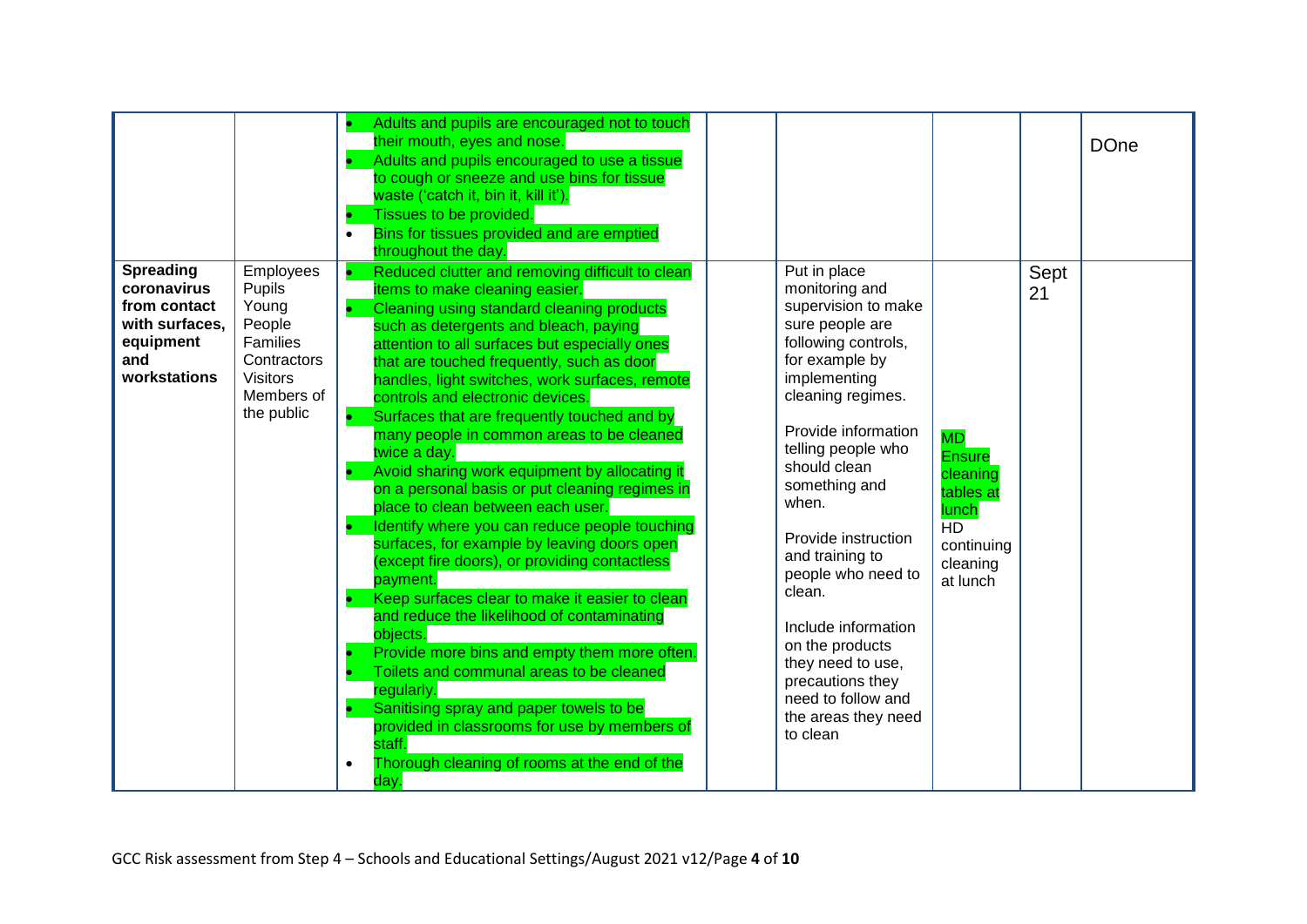| Employees<br>Poorly<br>$\bullet$                                                                                                                                          |      |
|---------------------------------------------------------------------------------------------------------------------------------------------------------------------------|------|
| Identify any poorly<br>Ventilation and AC systems working optimally.<br>ventilated<br>Pupils<br>ventilated spaces<br>Carbon dioxide monitors used to quickly<br>$\bullet$ |      |
| take steps to<br>spaces<br>Young                                                                                                                                          |      |
| identify where ventilation needs to be<br>leading to                                                                                                                      |      |
| People<br>improve fresh air<br>improved.<br>risks of<br>Families<br>flow in these areas.                                                                                  |      |
| Heating used as necessary to ensure comfort                                                                                                                               |      |
| coronavirus<br>Carbon dioxide<br>Contractors<br>levels are maintained when the building is                                                                                |      |
| spreading<br><b>Visitors</b><br>monitors to be sent<br>MD<br>occupied.                                                                                                    | Sept |
| Members of<br>to schools<br>Keep windows open wide enough to provide                                                                                                      | 21   |
| the public<br>some natural background ventilation and open                                                                                                                |      |
| Maintain air<br>internal doors to increase air flow.                                                                                                                      |      |
| conditioning plant<br>Open windows fully when rooms are                                                                                                                   |      |
| and equipment as<br>unoccupied for longer periods to purge the air                                                                                                        |      |
| per manufacturer's<br>(e.g. lunch times and before and after school).                                                                                                     |      |
| instructions.<br>Action taken to prevent occupants being<br>$\bullet$                                                                                                     |      |
| exposed to draughts. For example, partially                                                                                                                               |      |
| open high-level windows as oppose to low-                                                                                                                                 |      |
| level windows, close external doors and                                                                                                                                   |      |
| arrange the furniture if appropriate and                                                                                                                                  |      |
| possible.                                                                                                                                                                 |      |
| Use fans for good air circulation.                                                                                                                                        |      |
| $\bullet$                                                                                                                                                                 |      |
| Air conditioning systems that normally run with                                                                                                                           |      |
| a recirculation mode set up to run on full                                                                                                                                |      |
| outside air.                                                                                                                                                              |      |
| Ventilations system that removes and<br>$\bullet$                                                                                                                         |      |
| recirculates air to different rooms is turned off.                                                                                                                        |      |
| Ventilation system remains on at all times,<br>$\bullet$                                                                                                                  |      |
| even when the building is unoccupied. The                                                                                                                                 |      |
| system set to operate at lower ventilation rates                                                                                                                          |      |
| during evenings and weekends.                                                                                                                                             |      |
| Occupants encouraged to wear additional,                                                                                                                                  |      |
| suitable indoor clothing. (If they have to wear                                                                                                                           |      |
| coats, scarves and other outdoor clothing the                                                                                                                             |      |
| room would be considered too cold and the                                                                                                                                 |      |
| above steps must be considered).                                                                                                                                          |      |
| Ensure staff meetings and insets are in rooms<br>$\bullet$                                                                                                                |      |
| with suitable and sufficient ventilation.                                                                                                                                 |      |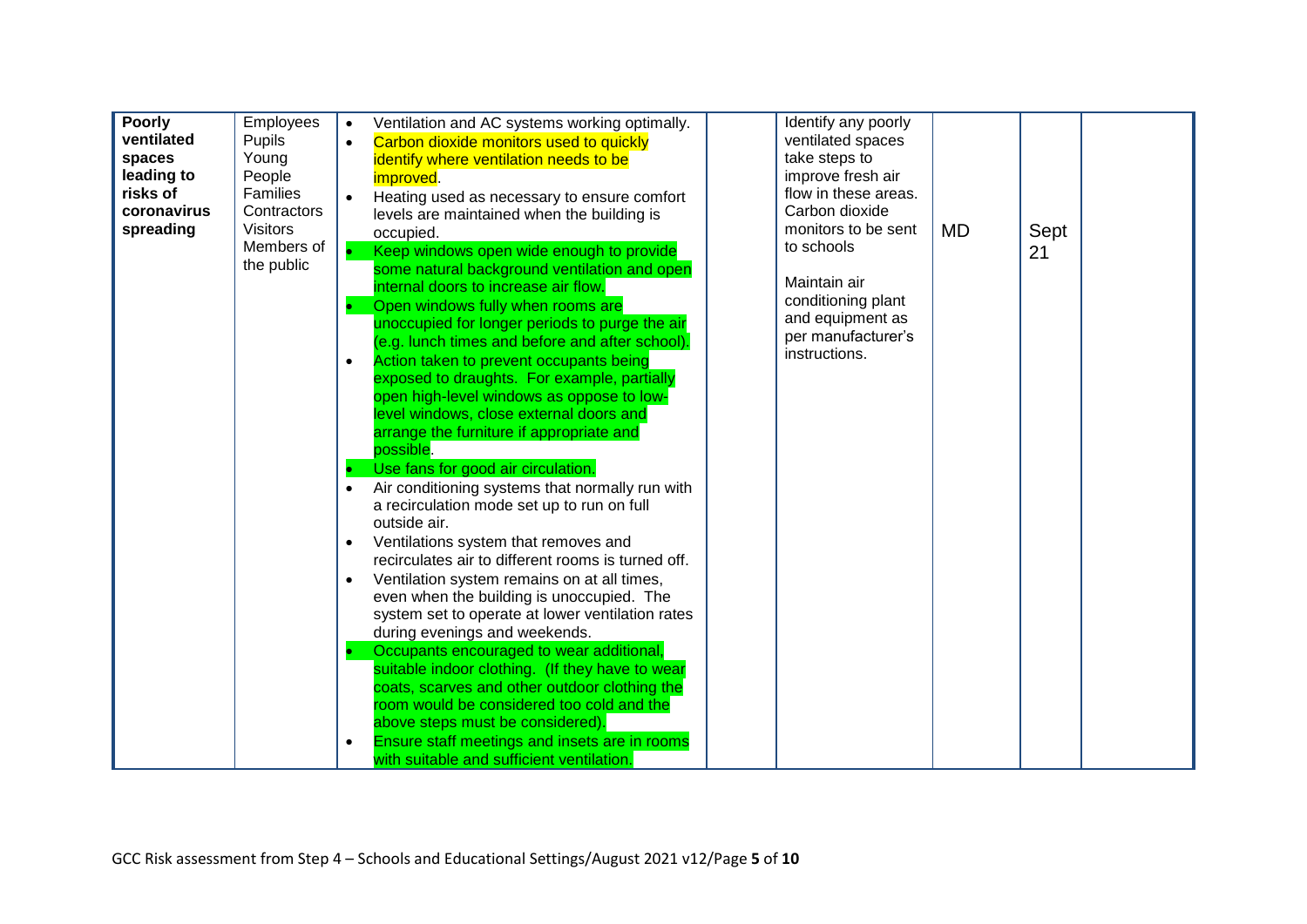| <b>Increased</b><br>risk of<br>infection and<br>complications<br>for workers<br>who are<br>clinically<br>extremely<br>vulnerable<br>and workers<br>in higher-risk<br>groups | Employees<br>Pupils<br>Young<br>People<br>Families<br>Contractors<br><b>Visitors</b><br>Members of<br>the public        | $\bullet$<br>$\bullet$ | Identify who in the work force could be<br>clinically extremely vulnerable and refer to<br>government guidance and HSE and PHE<br>guidance on protecting vulnerable workers<br>during the pandemic on how to support<br>workers in higher-risk groups and those who<br>are clinically extremely vulnerable. - review<br>risk assessments CW, HW and WM<br>Carry out a risk assessment of pregnant<br>workers to identify the risk and measures to be<br>taken.<br>Some pregnant workers will be at greater risk<br>of severe illness from coronavirus and they<br>should stay at home as much as possible and<br>work from home if they can.<br>Where adjustments to the job or working from<br>home is not possible pregnant workers will be<br>suspended from work on paid leave. | Guidance on who is<br>clinically extremely<br>vulnerable and what<br>further support may<br>be available from<br><b>Public Health</b><br>England.<br>Keep under review<br>completed<br>individual risk<br>assessments for<br>pregnant workers. | <b>MD</b> | Sept<br>21 |              |
|-----------------------------------------------------------------------------------------------------------------------------------------------------------------------------|-------------------------------------------------------------------------------------------------------------------------|------------------------|-------------------------------------------------------------------------------------------------------------------------------------------------------------------------------------------------------------------------------------------------------------------------------------------------------------------------------------------------------------------------------------------------------------------------------------------------------------------------------------------------------------------------------------------------------------------------------------------------------------------------------------------------------------------------------------------------------------------------------------------------------------------------------------|------------------------------------------------------------------------------------------------------------------------------------------------------------------------------------------------------------------------------------------------|-----------|------------|--------------|
| <b>Airborne</b><br>spread of<br><b>COVID</b>                                                                                                                                | Employees<br>Pupils<br>Young<br>People<br>Families<br>Contractors<br><b>Visitors</b><br>Members of<br>the public        | $\bullet$              | Although from Step 4, face coverings will no<br>longer be advised for pupils, staff and visitors,<br>persons choosing to wear face coverings as a<br>precaution will not be deterred when outside<br>the classroom.<br>Where staff are in enclosed and crowded<br>spaces, face masks are recommended (but not<br>required).<br>Face coverings recommended on school<br>transport.                                                                                                                                                                                                                                                                                                                                                                                                   |                                                                                                                                                                                                                                                |           |            |              |
| <b>Returning to</b><br>work after<br>summer<br>closure                                                                                                                      | Employees<br>Pupils<br>Young<br>People<br><b>Families</b><br>Contractors<br><b>Visitors</b><br>Members of<br>the public | $\bullet$<br>$\bullet$ | Buildings and health and safety compliance<br>checks continue to be undertaken (e.g. fire<br>alarm, emergency lighting, water hygiene, lifts,<br>etc.).<br>Checking mechanical ventilation systems are<br>working effectively and are properly<br>maintained.<br>Decide the tasks that need to be carried out as<br>a priority. This will allow you to plan the order                                                                                                                                                                                                                                                                                                                                                                                                               |                                                                                                                                                                                                                                                |           |            | Done<br>Done |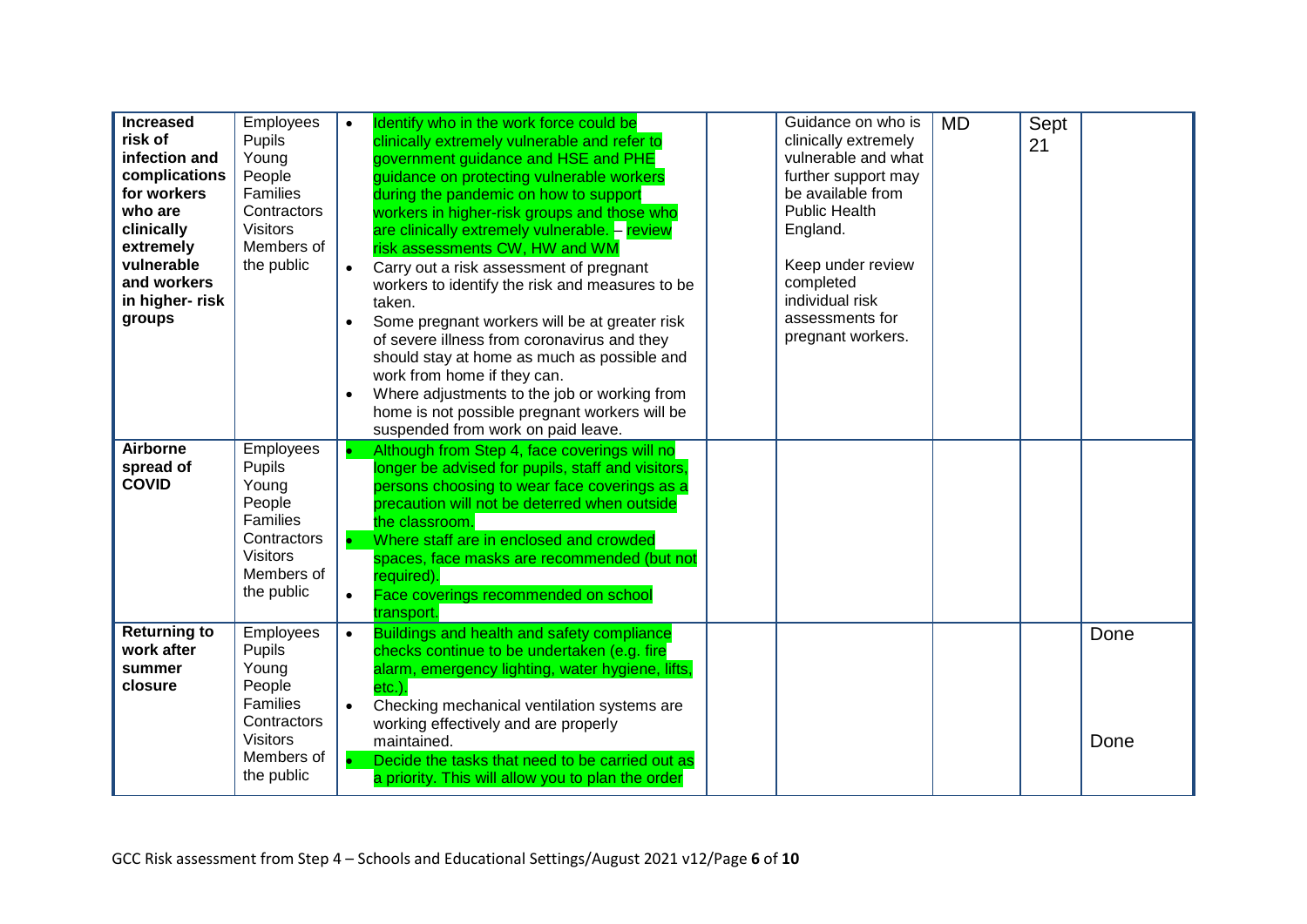|                                           |                                                    | in which workers will return to your workplace<br>and in what number.<br>Information and instruction for returning<br>workers to ensure clarity on arrangements for<br>cleaning and hygiene and ventilation.<br>Vaccination is a control measure against<br>COVID so staff can be asked to confirm that<br>they are vaccinated. This information will<br>assist in the risk assessment for outbreak<br>management plans.<br>Communicate updates with supply staff and<br>$\bullet$                                                                                                                                                                                                                                                                                                                           | staff | Encourage<br>vaccination take up<br>amongst eligible                                                                      |           | Done<br>Done         |
|-------------------------------------------|----------------------------------------------------|--------------------------------------------------------------------------------------------------------------------------------------------------------------------------------------------------------------------------------------------------------------------------------------------------------------------------------------------------------------------------------------------------------------------------------------------------------------------------------------------------------------------------------------------------------------------------------------------------------------------------------------------------------------------------------------------------------------------------------------------------------------------------------------------------------------|-------|---------------------------------------------------------------------------------------------------------------------------|-----------|----------------------|
|                                           |                                                    | other temporary or peripatetic staff and<br>volunteers to follow the school's arrangements<br>for managing and minimising risk.<br>All secondary school pupils should receive 2<br>$\bullet$<br>on-site lateral flow device tests, 3 to 5 days<br>apart, on their return in the autumn term.<br>Staff to undertake twice weekly home tests<br>whenever they are on site until at least the end<br>of September.<br>Secondary schools to retain a small<br>$\bullet$<br>asymptomatic testing site (ATS) on-site to offer<br>testing to pupils who are unable to test<br>themselves at home.<br>Review/update policies to reflect changes<br>brought about by updated COVID-19<br>requirements.<br>Ensure website is compliant with regards to the<br>$\bullet$<br>publishing of policies and risk assessment. |       | What do we need to<br>make is compliant?                                                                                  | <b>MD</b> | Done<br>Done<br>Done |
| <b>Visitors</b><br>entering<br>classrooms | $\overline{\cdot}$ Staff<br>•Pupils<br>Contractors | For lesson observations<br>During the visit, visitors should limit the number of<br>personal belongings they bring into school and<br>store them securely.<br>Visitors are requested to wear a face covering<br>when on the school site.<br>Visitors should only use their own equipment (not<br>sharing pens to sign documents etc.) The<br>visitor needs to adhere to all guidelines put in                                                                                                                                                                                                                                                                                                                                                                                                                |       | The visitor<br>needs to adhere<br>to all guidelines<br>put in place by<br>the school.<br>Teachers/trainee<br>s to prepare |           |                      |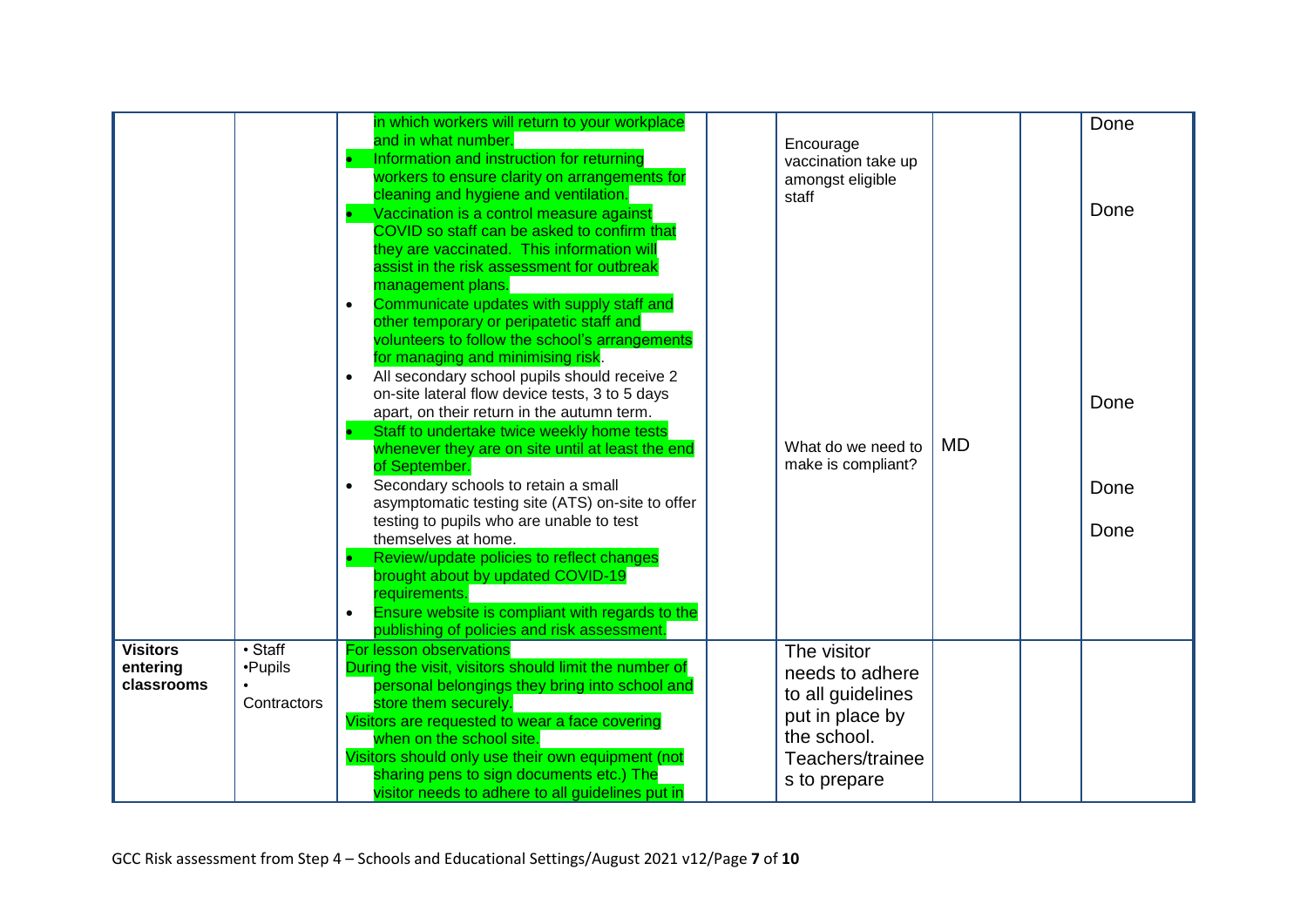|                                          |                                                                  | place by the school. Teachers to prepare<br>seating for the visitor that is in line with the risk<br>assessment.<br>During an observation, visitors should seat<br>themselves at the back of the classroom,<br>maintain 2metres of distance where possible<br>from children and other adults in the room.<br>They should also not work closely alongside<br>any children.<br>Visitors should wash / sanitise their hands before<br>entering and after leaving the classroom. If a<br>visitor needs to access a classroom for any<br>other reason then it needs to be done outside<br>of school hours or if this is not possible then all<br>of the children and adults in that classroom<br>need to vacate the room | seating for the<br>visitor that is in<br>line with the risk<br>assessment.<br>All visitors and<br>contractors must<br>sign-in and<br>leave their<br>contact details<br>for track and<br>trace.                                                                                                                                  |
|------------------------------------------|------------------------------------------------------------------|---------------------------------------------------------------------------------------------------------------------------------------------------------------------------------------------------------------------------------------------------------------------------------------------------------------------------------------------------------------------------------------------------------------------------------------------------------------------------------------------------------------------------------------------------------------------------------------------------------------------------------------------------------------------------------------------------------------------|---------------------------------------------------------------------------------------------------------------------------------------------------------------------------------------------------------------------------------------------------------------------------------------------------------------------------------|
| <b>Visitors</b><br>meeting with<br>staff | $\overline{\cdot$ Staff<br>• Pupils<br>Contractors<br>• Visitors | Visitors coming in for face to face meetings:<br>Should appropriately distance and ventilation can<br>be maintained.<br>During the meeting visitors should limit the number<br>of personal belongings they have and ensure<br>they are stored securely<br>Visitors should sit at least 2m from the staff<br>member and alongside them, rather than<br>facing them.<br>When looking at paperwork, the visitor should<br>minimise their own handling of the paperwork<br>and ask the staff member to locate what needs<br>to be viewed<br>Visitors are requested to wear a face covering<br>when on the school site. Including during the<br>meeting.                                                                 | Staff member<br>involved in the<br>meeting should<br>ensure that the<br>surfaces are<br>wiped down<br>after the<br>meeting. Office<br>staff to ensure<br>that the visitor is<br>wearing a face<br>covering.<br>All visitors and<br>contractors must<br>sign-in and<br>leave their<br>contact details<br>for track and<br>trace. |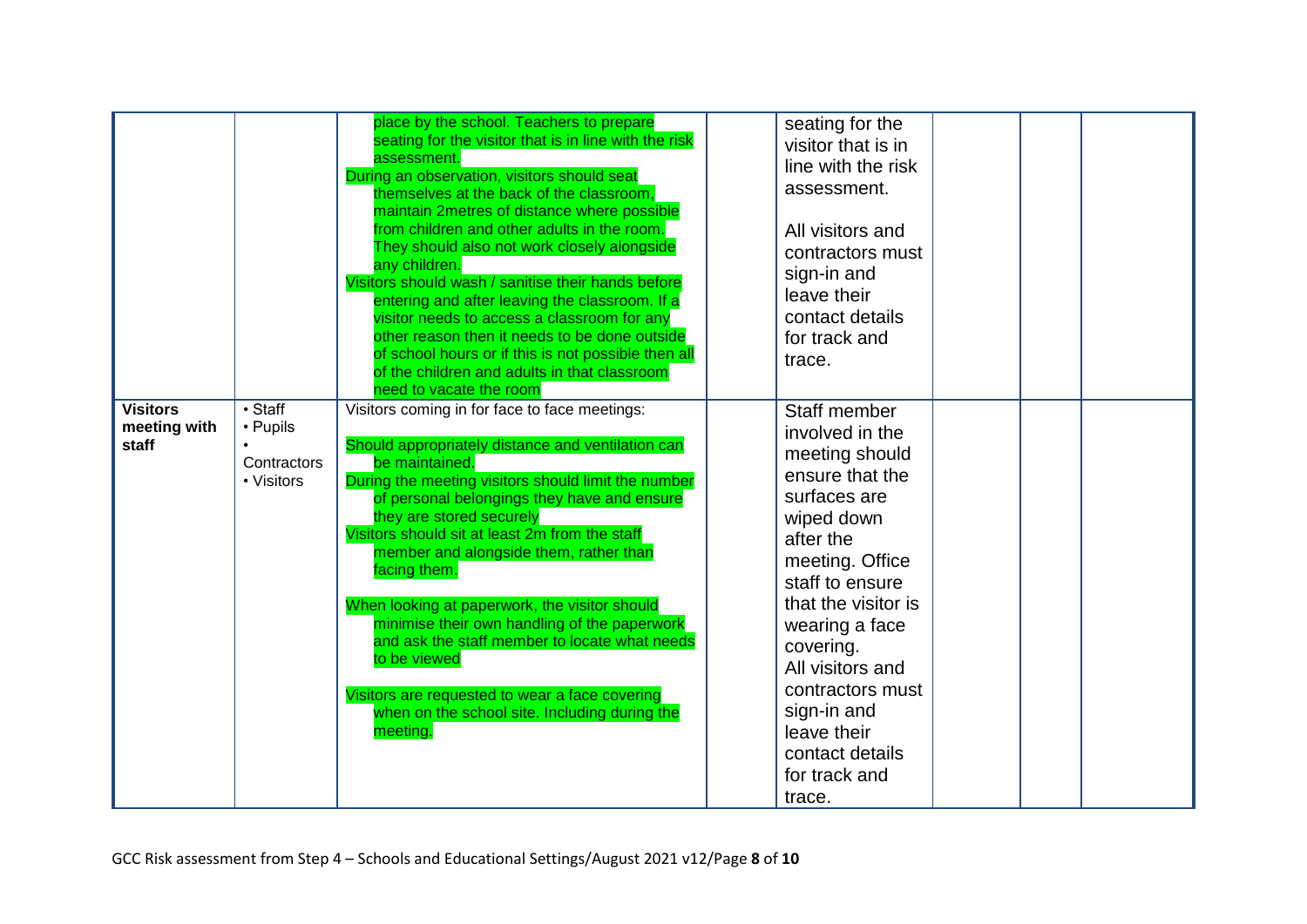| <b>Visitors</b><br>meeting with<br>pupils | $\overline{\cdot$ Staff<br>•Pupils<br>•Contractors<br>•Visitors | Visitors should use their own equipment for the<br>meeting (not sharing pens to sign documents<br>etc.)<br>Visitors should wash / sanitise their hands as they<br>enter the school.<br>All surfaces need to be wiped down with an<br>appropriate cleaner after the meeting.<br>Visitors meeting pupils:<br>During the meeting visitors should limit the number<br>of personal belongings they have and ensure<br>they are stored securely<br>Visitors should sit at least 2m from the pupil where<br>possible and sit alongside them, rather than<br>facing them.<br>Visitors are requested to wear a face covering if it<br>does not impact their work with the pupil.<br>Visitors should use their own equipment for the<br>meeting Visitors should wash / sanitise their<br>hands as they enter and leave the hall.<br>All surfaces need to be wiped down with an<br>appropriate cleaner after the meeting. | Staff to ensure<br>that the visitor is<br>wearing<br>appropriate PPE<br>Anyone booking<br>meetings must<br>advise office so<br>we are aware of<br>visitors /<br>contractors<br>attending site. |  | All visitors<br>and<br>contractors<br>must sign-<br>in and<br>leave their<br>contact<br>details for<br>track and<br>trace. |
|-------------------------------------------|-----------------------------------------------------------------|----------------------------------------------------------------------------------------------------------------------------------------------------------------------------------------------------------------------------------------------------------------------------------------------------------------------------------------------------------------------------------------------------------------------------------------------------------------------------------------------------------------------------------------------------------------------------------------------------------------------------------------------------------------------------------------------------------------------------------------------------------------------------------------------------------------------------------------------------------------------------------------------------------------|------------------------------------------------------------------------------------------------------------------------------------------------------------------------------------------------|--|----------------------------------------------------------------------------------------------------------------------------|
| <b>Contractors</b><br>on site             | $\overline{\cdot$ Staff<br>• Pupils<br>•contractors             | When in contact with staff or pupils all contractors<br>must wear a face covering.<br>If working in areas where no staff or pupils are<br>located they may take off their face covering<br>Where possible remain 2 meters from any staff<br>member or pupil.                                                                                                                                                                                                                                                                                                                                                                                                                                                                                                                                                                                                                                                   | Where possible<br>to arrange<br>contractors to<br>attend school<br>either before<br>8am or after<br>4pm to limit<br>contact with staff<br>and pupils                                           |  | All visitors<br>and<br>contractors<br>must sign-<br>in and<br>leave their<br>contact<br>details for                        |